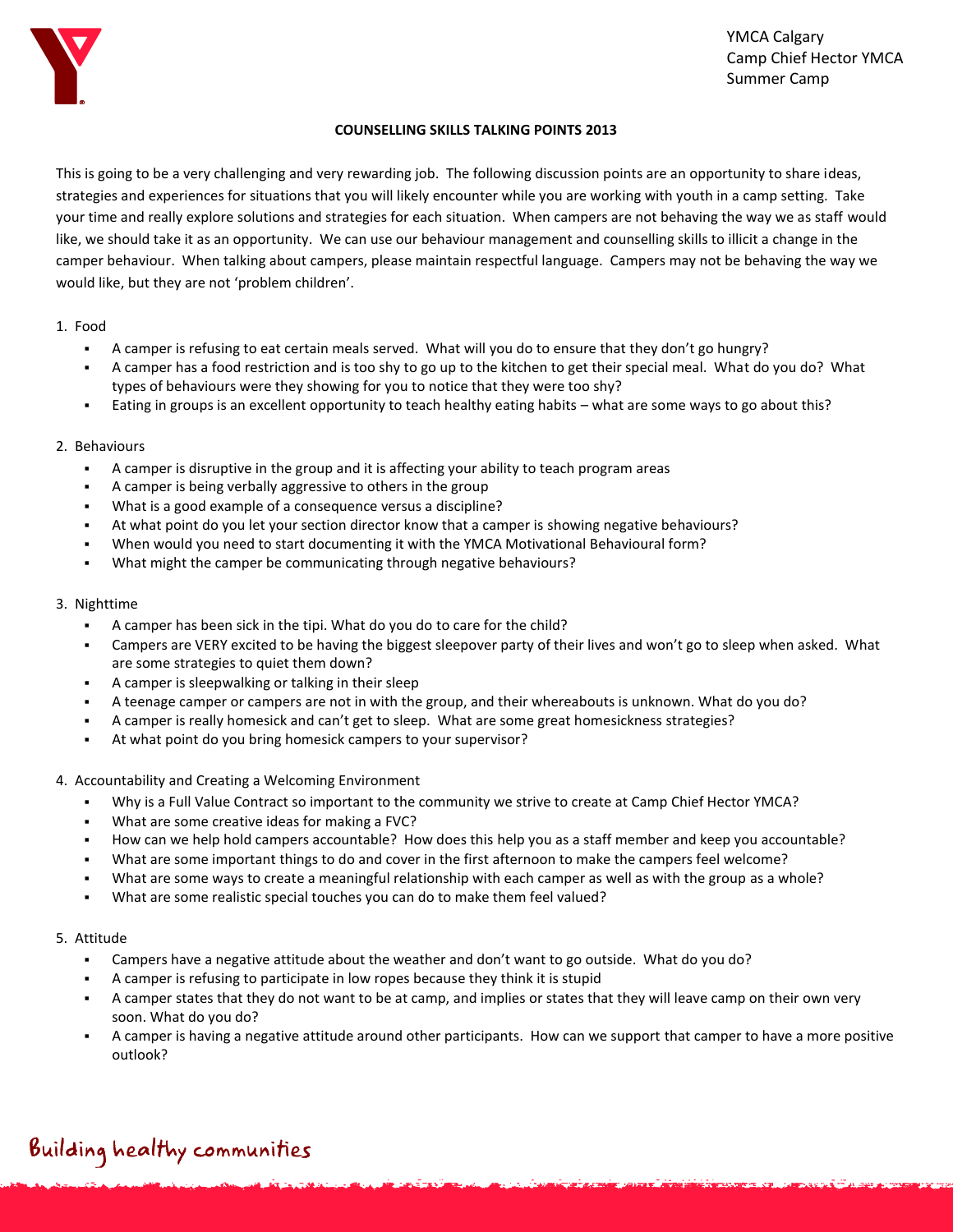

6. Emergency

- A camper is getting picked on by another camper and tries to run home. How could you have been more aware of what was going on and proactively avoided the situation?
- A camper is missing from the group and no other camper has seen them for 20 minutes. What do you do?
- What things have gone wrong, from a staff-responsibility perspective, in that previous question?
- What type of form do you fill out for a camper that was missing from the group?
- 7. Teamwork and Community Living
	- Your group is struggling to work as a team. What are some specific games you can play to help this?
	- One camper is being excluded from the group. What can you do as a counsellor to bring them in?
	- You have a major language barrier in you group two campers in the group are new to Canada and have difficulty communicating with you and their peers. How can you make sure everyone is supporting each other?
	- Why is teamwork and relationship building so important for the work that we do here?
	- Campers are new to changing and showering in front of their counsellors and peers. How can you set the group up for success in supporting positive body images and helping them to feel comfortable with it?
	- Why is it important to role model and encourage health, hygiene, care for personal belongings and cleanliness of personal and communal spaces?
	- Camper belongings get wet during the week. How do you go about getting them dried with your busy schedule? Can you send clothes or sleeping bags home wet?

### 8. Counsellors

- All of the female campers have a crush on a male counsellor. That's all they talk about and they go crazy every time they see him. What are some things that the male counsellor needs to do to deal with the situation? What do you as the counsellor need to do?
- None of the counsellors on staff want to work with a certain person. What are some professional ways of finding solutions to this?
- Another camp staff has offered you to participate in a prohibited activity. What do you do? What do you tell them?
- Another camp staff has offered you to participate in a prohibited activity, and you have accepted and participated in the activity. What do you do? What do you tell the other staff member?
- A counsellor is incredibly homesick, finds the job difficult, and feels isolated. How can we support them and what are some things they can do to help themselves?
- 9. Working with Friends and Communication
	- A co-worker gives you feedback that you're not pulling your weight and they are getting frustrated working with you. You ask for some specific examples. After paraphrasing what they have told you, what specific actions can you take to show that you have been receptive to their feedback?
	- You don't agree with the leadership style your co-counsellor is using. What steps do you take to deal with it?
	- If you are struggling to work with your co-counsellor, what is the first step you should take to opening the lines of communication? At what point do you let your section director know you are struggling?
	- A friend and colleague has been given a written warning about changes that need to happen in their job performance. You feel that they are a great counsellor and don't understand where this feedback is coming from. Given the nature of communication in our small community, what is a professional way to express your concern about the situation?
		- $\triangleright$  How can gossiping about it to peers, with good intentions, not be helpful to the person under review/receiving feedback?

# Building healthy communities